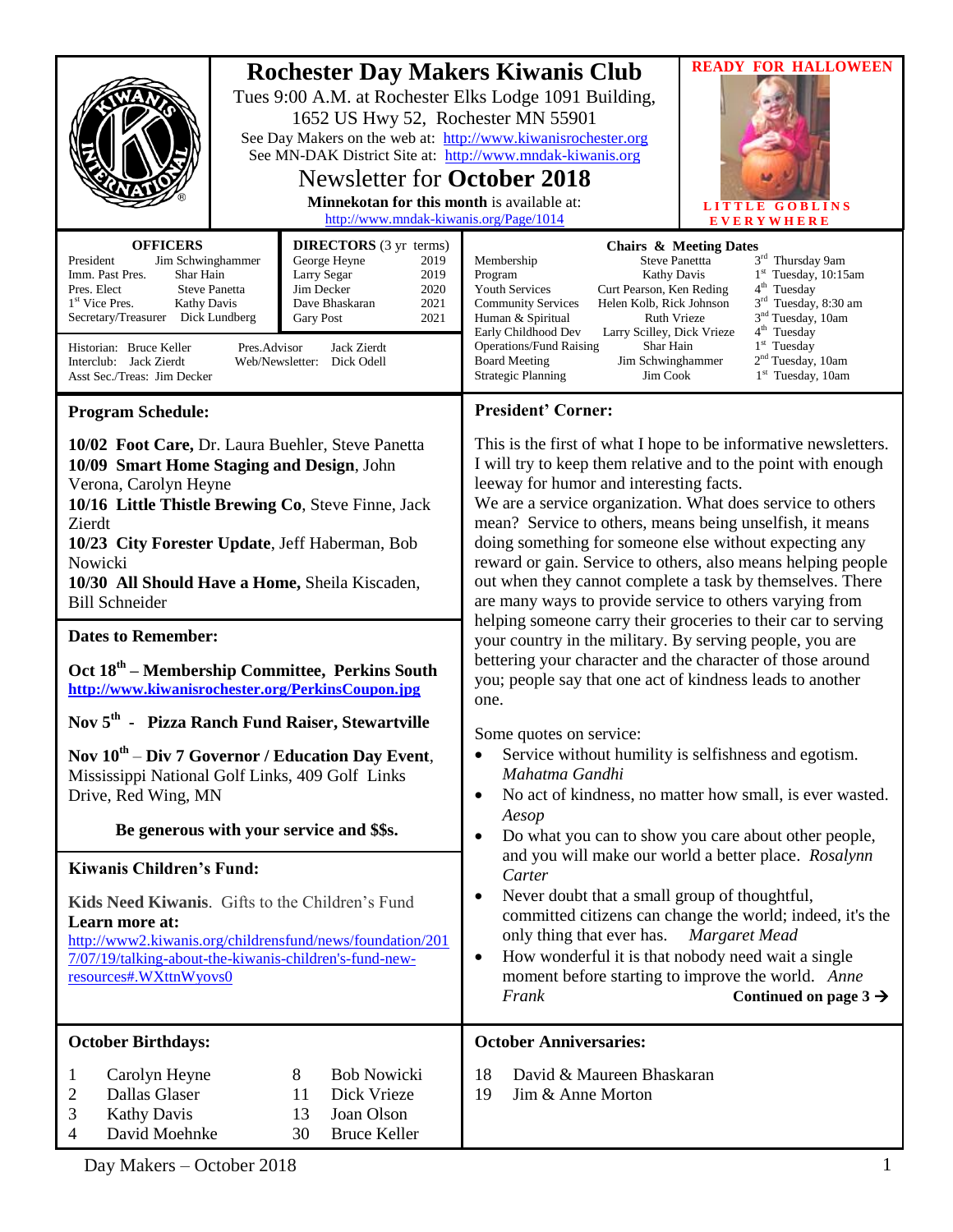## **Secretary/Treasurer's Report – 09/11/2018**

| <b>Bank Balance 8/31/2018:</b> | \$21,102.86  |
|--------------------------------|--------------|
| <b>Bike Repair Fund:</b>       | 34.30<br>SS. |
| <b>Charitable Account</b>      | \$6,161.56   |
| <b>Administrative Fund:</b>    | \$3,790.69   |
| Service Fund:                  | \$11,116.31  |

**August Service Hour Statistics:** 357 hours by 26 members, 45% Participation.

## **September Board Meeting Summary**

Herberger's is going out of business and our long time; twice a year fundraiser goes with them. Our 2017/2018 Service Account budget has income of \$1,850 allocated to this fundraiser. The Operations Committee will need to replace this Service Account income for the 2018/2019 Kiwanis year. A Rose Sale Fund Raiser is underway.

Next year will our clubs  $25<sup>th</sup>$  anniversary, (July 26, 2019). An Ad Hoc committee of Shar Hain, Richard Lundberg, Bob Nowicki, and Jack Zierdt will begin making plans for a celebration. A line item is included, in the 2018/2019 budget, for expenses. Bob Nowicki will update our club's history. A venue will be reserved after the Annual Meeting.

There was discussion concerning starting a new K-Kids Club at Gage Elementary School. We have already established a Reading Oasis there. We need to sell the idea to School Administration. We will pursue further in November.

Our sponsored Key Club at Century High School has not been involved at the MN/DAK District level for a few years. MN/DAK leadership would like to see our Key Club active at the District level. Jack Zierdt will talk to the School Advisor, and attend a Key Club Meeting to encourage participation.

The board discussed a Rochester School District initiative to pursue a grant, which would assist homeless families that have children attending our schools. The Youth Committee will follow up.

A 2018/2019 Club Budget was reviewed, modified, and approved.

## **Continued next column**

**Fall Arrives**

**in**

**Rochester:**



## **Secy/Treas Report: (Continued)**

## **COMMITTEE REPORTS**

**Community Service-** Our club is scheduled to volunteer at Saturday Noon Meals in November. We have information for the "Empty Bowls" event scheduled on October 11. Channel One appreciated our club's recent donation.

**Human & Spiritual Values-** Cards were sent to three members with recent health issues.

**Membership-** Our club's end of year membership will be 58.

**Operations/Social Media/Web Site/Fund Raising-** The Executive Director of Rochesterfest appreciated our clubs performance in selling Rochesterfest Buttons this year. We will be given "choice selling locations" next year. The Soldiers Field Pool location may be available to us next year. The Rochesterfest Executive Director will speak at a club meeting before Rochesterfest next year. The "Golf Ball Drop" fundraiser needs a Chair Person for next year. We will look into a different location, and possibly a different time of year for the Golf Ball Drop Fundraiser.

**Program-** The committee is making preparations for the September Annual Banquet. Members are complaining that we have too many Kiwanis Education Programs. The board passed a motion that will poll our members, to gauge their preference, on the frequency of Kiwanis Education Programs.

**Youth Services-** There has been a new K-Kids Faculty Advisor named at Harriet Bishop School

## **Richard E. Lundberg**, Secretary

**Pizza Ranch Fundraiser:** "Tip Night"

Where: Stewartville Pizza Ranch When: Monday, November 5, 2018 Time: 4:30 PM - 8:00 PM (buffet open)

We will need several Day Makers volunteers to sign up for setting up at 4:00 PM and "working the tables" over 3 shift time slots from 4:30 PM - 6:00 PM; 6:00 PM - 7:30 PM; and 7:30 PM - 9:00 PM.

Please mark your calendar and plan to come, eat, and help work a shift. Remember that our club will earn 10% of the night's profits plus all of the tips; and all will be used towards our youth activities. For your information, our last Fundraiser at the Pizza Ranch on November 7, 2016 brought in a total of \$455.60.

Invite your friends, neighbors and relatives to dinner.

**Judy Zierdt and Jim Cook,** co-chairs

Day Makers – October 2018 2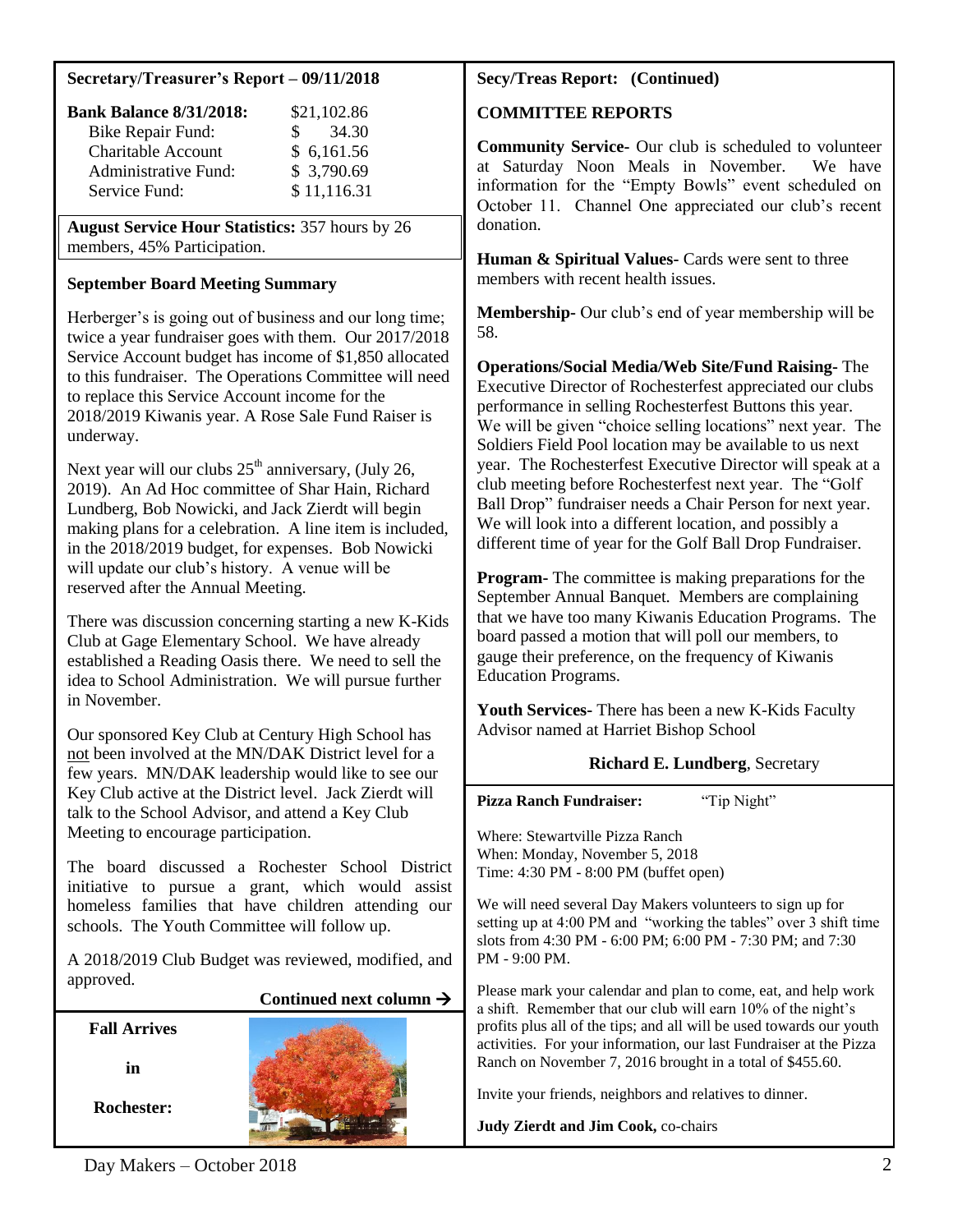### **Presidents Corner:** Continued from page 1

- Only a life lived for others is a life worthwhile. *Albert Einstein*
- The best way to find yourself is to lose yourself in the service of others. *Mahatma Gandhi*
- There is no higher religion than human service. To work for the common good is the greatest creed. *Woodrow T. Wilson*

While I have been in Kiwanis for three years, my efforts have only been in a few areas. I hope to meet with each committee and join their meetings. Feel free to notify me about any of your activities.

On the Lighter Side  $\odot$  There are three kinds of people, those that can count and those that can't.

Seasonal Sports Comment – "Regarding baseball, 90% of the game is half mental!"  $\circled{a}$  Quote from Yogi Berra! Take Action – When you see someone walking down the street, say "Hi" and smile!  $\circled{6}$ 

- Bring a new member to a meeting so they can see who we are and what we do. They might get hooked!
- Bring your ideas to each meeting about fundraising.
- See if you can outdo Herb and Fred with a humorous story (tough assignment)!
- I am going to print some more business cards because by now I'm sure you've given yours to a prospective member ( $\odot$ )
- October is on the horizon and that means the reading programs at the various schools will be starting. It is great fun seeing these young minds grasp the alphabet and start to put sentences together. Give this program a try, the biggest problem you'll have is untangling the young student from his chair (sometimes 5-year olds can be a little wiggly)! The kids will become your friends.

The annual banquet was a success once again. It was well organized and the food was excellent. Thanks to the committee that got things ready and thanks to Shar for the centerpieces. Shar, we missed your enthusiastic demeanor and hope you recover quickly from your foot ailment.

Famous Quote - "The only man I know who behaves sensibly is my tailor; he takes my measurements anew each time he sees me. The rest go on with their old measurements and expect me to fit them." George Bernard Shaw

**Jim Schwinghammer**, President 2018-2019

## **Rochester Public Library:**

Kiwanis volunteers Herb Erickson and Helen Kolb attended a breakfast at the Rochester Public Library on August 1st. The library volunteers were invited to be present when they announced their new logo. The new logo will be used on many things at the library, including their new library cards.

In the picture, Herb and Helen are holding their new cards. These were the first two cards given out!



Congratulations on being the first to get them!

*We value the skills and passions of volunteers who serve throughout the Library in support of our mission to strengthen community and enrich lives.*

Best Wishes, **Marilyn Campbell** Volunteer Coordinator

## **Helen Kolb**

**K Dollar Challenge**: Fund Raising for Children's Fund

So —- the K Dollar Challenge continues until the District Convention next August in Fargo. Check your dollar bills for the "K" and bring any of your "K" dollars to our club meeting on the 2nd Tuesday each month. Richard will keep all of your "K" dollars in a safe place for our club.

Our club was one of 8 clubs that participated in the challenge at the District Convention in Willmar. A total of \$844.00 was collected. Our club turned in \$46. Kathy Welle, District Chair of Kiwanis International Foundation Children's Fund, sent in a report listing the dollar amounts contributed to this fund. Each of the 8 clubs will get their club credits.

The Kiwanis Children's Fund helps children in many places and ways. It is a way of reaching children through grants, scholarship programs, and Kiwanis youth programs.

## **Judy Zierdt**